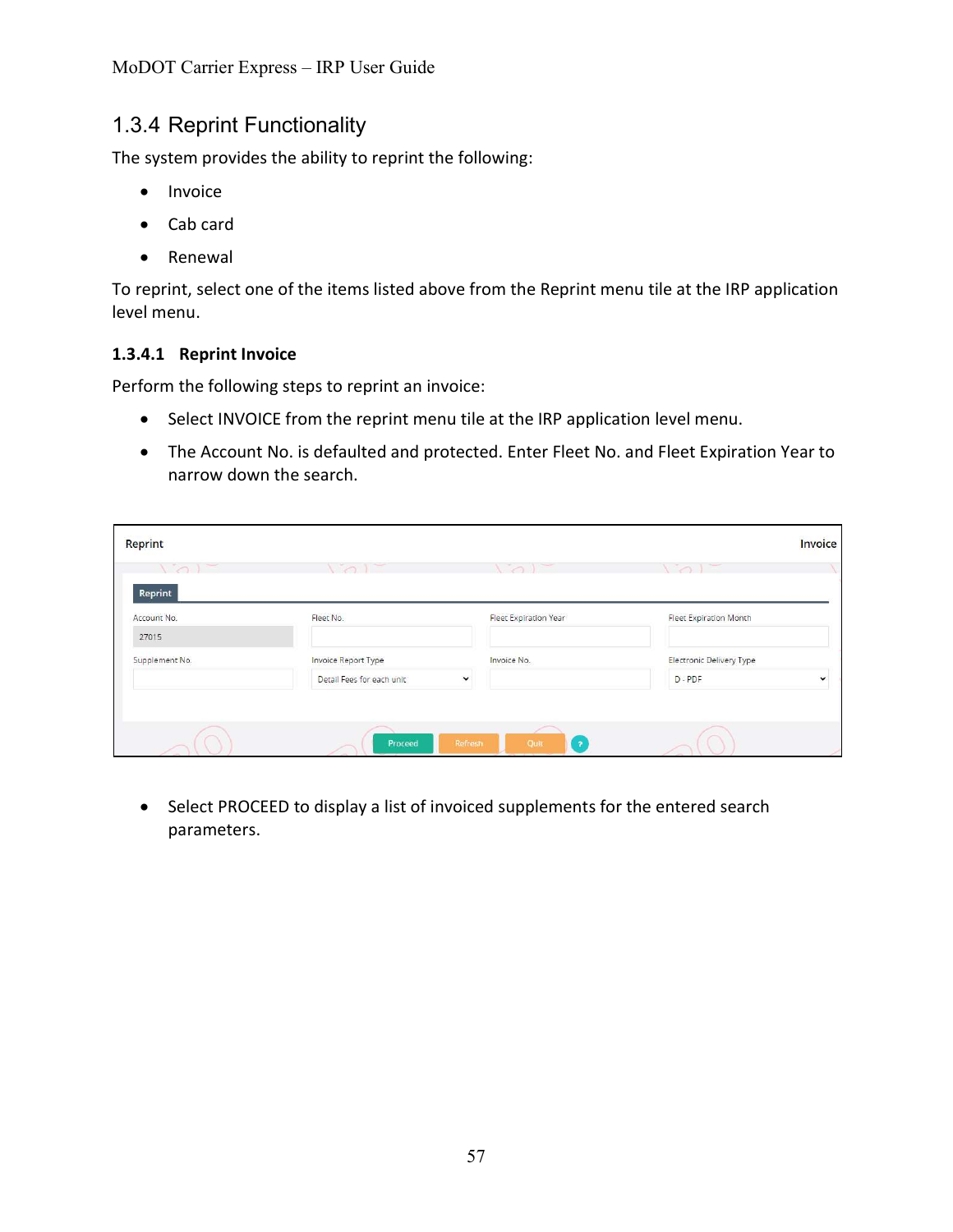| Reprint                 |                     |                                |                                      |                          |                               | Invoice            |
|-------------------------|---------------------|--------------------------------|--------------------------------------|--------------------------|-------------------------------|--------------------|
| $\sqrt{2}$              | $\sim$              |                                |                                      |                          |                               |                    |
| Reprint<br>Account No.  | Fleet No.           |                                | Fleet Expiration Year                |                          | <b>Fleet Expiration Month</b> |                    |
| 27015                   |                     |                                |                                      |                          |                               |                    |
| Supplement No.          | Invoice Report Type |                                | Invoice No.                          |                          | Electronic Delivery Type      |                    |
|                         |                     |                                |                                      |                          |                               |                    |
|                         |                     | Detail Fees for each unit<br>v |                                      |                          | $D - PDF$                     |                    |
|                         |                     | Proceed                        | Refresh<br>Quit<br>$\rightarrow$ $-$ | $\overline{\mathbf{r}}$  |                               | $\check{ }$        |
| 畢<br><b>ACCOUNT NO.</b> | и<br>FLEET NO.      | FLEET EXP. MM/YYYY             | FLEET TYPE <sup>O</sup>              | <b>SUPPLEMENT</b><br>NO. | <b>SUPP. TYPE</b>             | <b>INVOICE NO.</b> |
| $\vec{Q}$<br>27015      | 001                 | 03/2022                        | FOR                                  | 0000                     | AAC                           | 3085875            |

- Select the INVOICE REPORT TYPE from the drop down list which includes the following:
	- o Summary Invoice
	- o Detail Fees for each unit (default)
	- o Detail Fees for each unit by Jurisdiction
- The ELECTRONIC DELIVERY TYPE is defaulted to PDF.
- Select an invoiced supplement by clicking the "SELECT" link to the left of the Account No.
- Select PROCEED to generate the invoice.

### 1.3.4.2 Reprint Cab Cards

Perform the following steps to reprint a cab card:

- Select CAB CARD from the reprint menu tile at the IRP application level menu.
- The Account No. is defaulted and protected. Enter Fleet No. and Fleet Expiration Year to narrow down the search.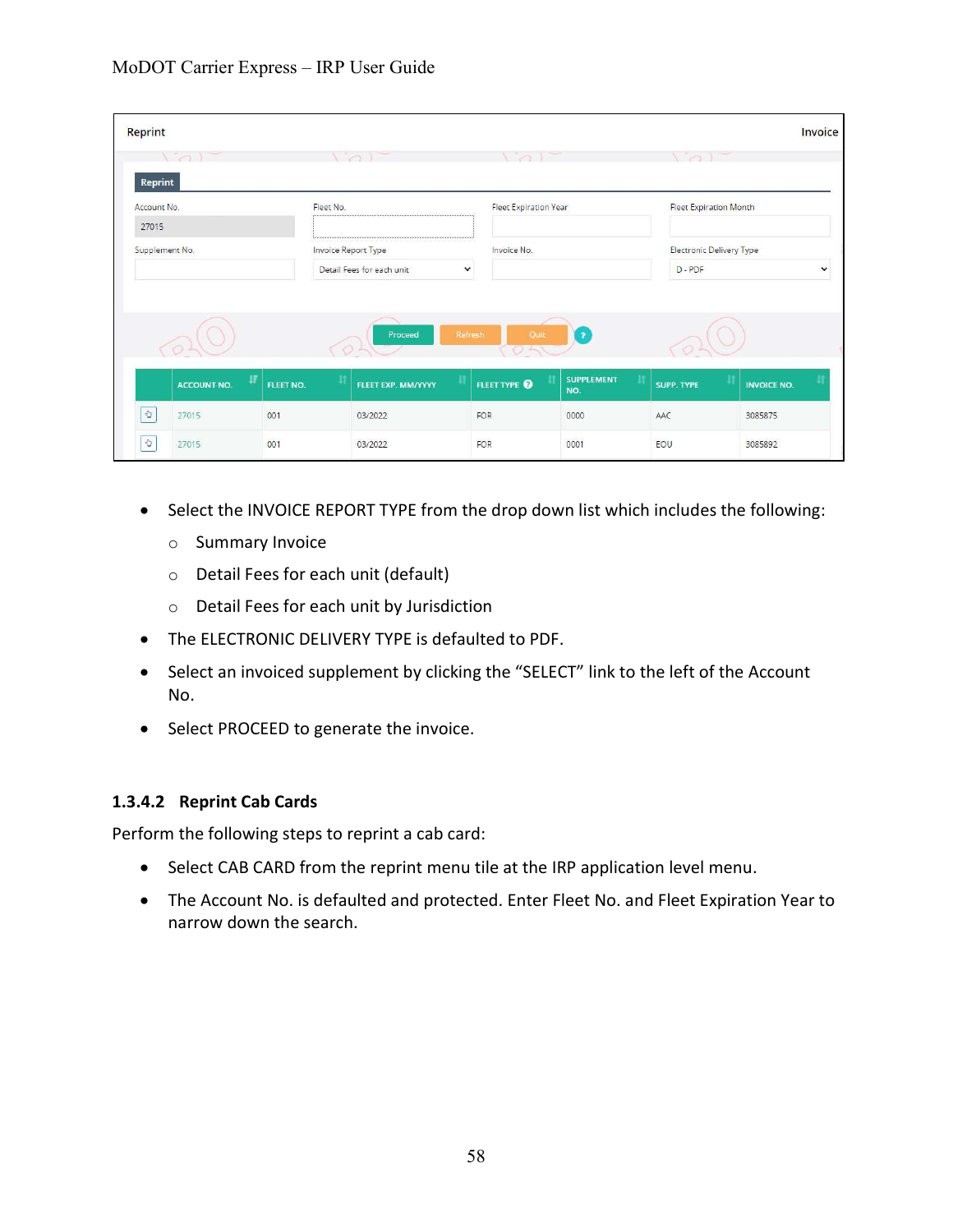| Reprint                                                                                                                                                                                                                                        |                                 |                                   | Cabcard                       |
|------------------------------------------------------------------------------------------------------------------------------------------------------------------------------------------------------------------------------------------------|---------------------------------|-----------------------------------|-------------------------------|
| $\sim$<br><u>1950 - 1950 - 1950 - 1950 - 1950 - 1950 - 1950 - 1950 - 1950 - 1950 - 1950 - 1950 - 1950 - 1950 - 1950 - 1950 - 1950 - 1950 - 1950 - 1950 - 1950 - 1950 - 1950 - 1950 - 1950 - 1950 - 1950 - 1950 - 1950 - 1950 - 1950 - 1950</u> | $\sim$<br>$\sim$ $\sim$         | $\sim$<br>$\sim$                  | $\sim$                        |
| Reprint<br>Account No.                                                                                                                                                                                                                         | *Fleet No.                      | *Fleet Expiration Year            | <b>Fleet Expiration Month</b> |
| 27015                                                                                                                                                                                                                                          |                                 |                                   |                               |
| Supplement No.                                                                                                                                                                                                                                 | Plate No.                       | VIN                               | Unit No.                      |
| Reprint All Vehicles                                                                                                                                                                                                                           | <b>Electronic Delivery Type</b> |                                   |                               |
|                                                                                                                                                                                                                                                | D-PDF                           | $\checkmark$                      |                               |
| O                                                                                                                                                                                                                                              | Generate<br>Search              | Refresh<br>Quit<br>$\overline{P}$ | O <sub>L</sub>                |

- Select SEARCH to display a list of supplements for the entered search parameters
- Enter the additional parameters to narrow down the search:
	- o Fleet Expiration Month
	- o Supplement No.
	- o Plate No.
	- o VIN
	- o Unit No.
- Reprint All Vehicle checking this checkbox will include all vehicle in the given fleet.
- The ELECTRONIC DELIVERY TYPE is defaulted to PDF.
- Select GENERATE from the command line.

### 1.3.4.3 Reprint Renewal Notice

Perform the following steps to reprint a cab card:

- Select CAB CARD from the reprint menu tile at the IRP application level menu.
- The Account No. is defaulted and protected. Enter Fleet No., Fleet Expiration Month and Fleet Expiration Year to narrow down the search.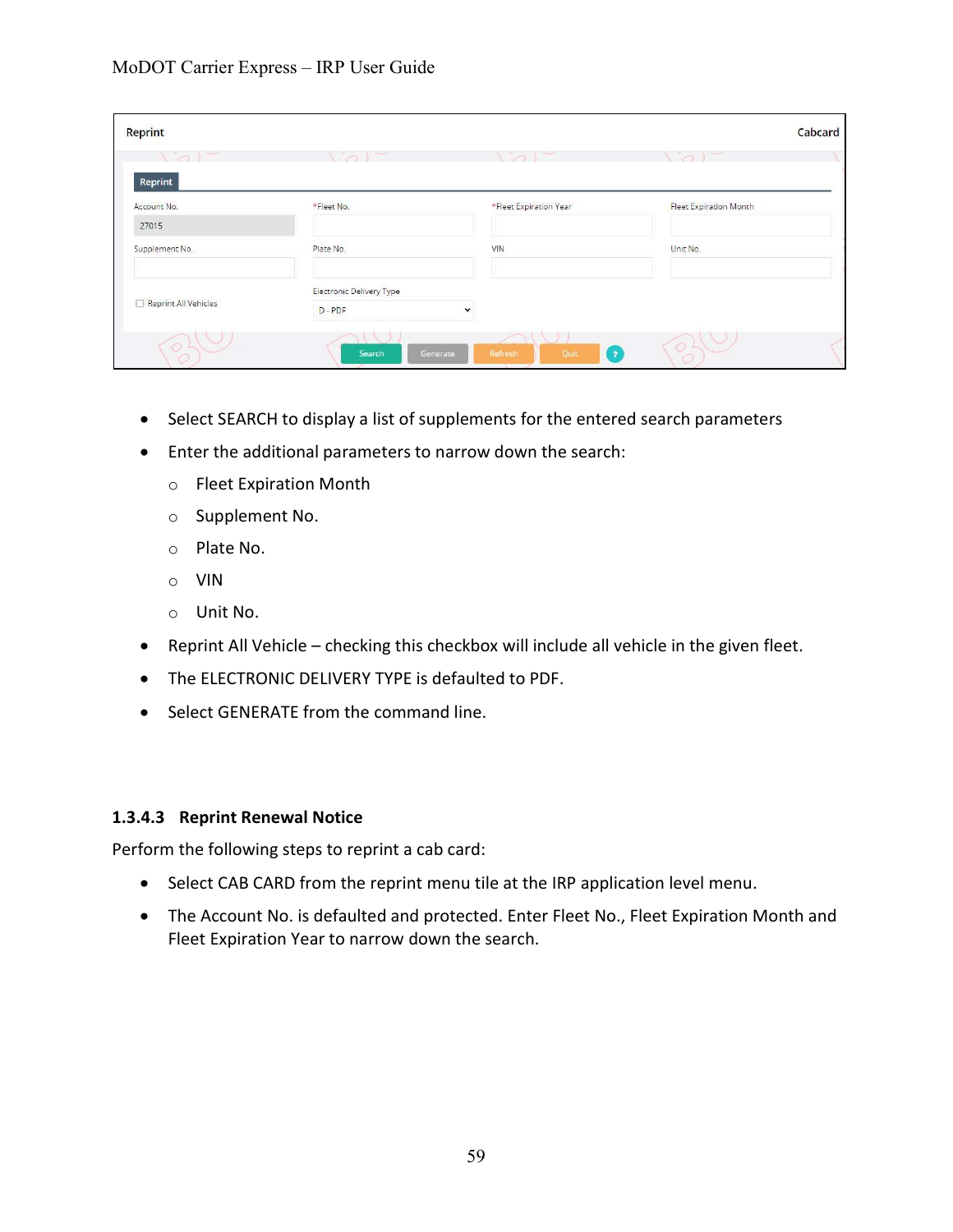| Reprint                  |               |                                             | Renewal                       |
|--------------------------|---------------|---------------------------------------------|-------------------------------|
| $\sim$ $-$               | $\sim$ $\sim$ | $\sim$                                      | $\sim$                        |
| Reprint<br>Account No.   | Fleet No.     | <b>Fleet Expiration Year</b>                | <b>Fleet Expiration Month</b> |
| 27015                    |               |                                             |                               |
| Electronic Delivery Type |               |                                             |                               |
| D-PDF                    | $\checkmark$  |                                             |                               |
|                          |               |                                             |                               |
|                          | Proceed       | $\overline{\phantom{a}}$<br>Refresh<br>Quit |                               |

Select PROCEED to display a list of supplements for the entered search parameters.

| <b>Reprint</b>         |                                        |             |                                   |                                |                               | Renewal                        |
|------------------------|----------------------------------------|-------------|-----------------------------------|--------------------------------|-------------------------------|--------------------------------|
|                        |                                        |             | $\sqrt{2}$                        | $\sqrt{2}$                     |                               |                                |
| Reprint<br>Account No. |                                        |             | Fleet No.                         | <b>Fleet Expiration Year</b>   | <b>Fleet Expiration Month</b> |                                |
| 27015                  |                                        |             |                                   |                                |                               |                                |
|                        | <b>Electronic Delivery Type</b>        |             |                                   |                                |                               |                                |
| D-PDF                  |                                        | $\check{ }$ |                                   |                                |                               |                                |
|                        |                                        |             |                                   |                                |                               |                                |
|                        |                                        |             | Proceed                           | Quit<br>$\boxed{2}$<br>Refresh |                               |                                |
|                        | $1\mathrm{h}$<br><b>ACCOUNT</b><br>NO. | FLEET NO.   | Ħ<br><b>FLEET EXPIRATION YEAR</b> | <b>FLEET EXPIRATION MONTH</b>  | л<br><b>LEGAL NAME</b>        | <b>FLEET TYPE</b><br>$\bullet$ |
| $\mathcal{Q}$          | 27015                                  | 001         | 2022                              | 03                             | SUCCESS TRUCK LEASING INC     | FOR                            |
|                        | Showing 1 to 1 of 1 entries            |             |                                   |                                | First Previous                | Next Last                      |

- Select the preferred supplement from the grid results to generate the Renewal document.
- The ELECTRONIC DELIVERY TYPE is defaulted to PDF.